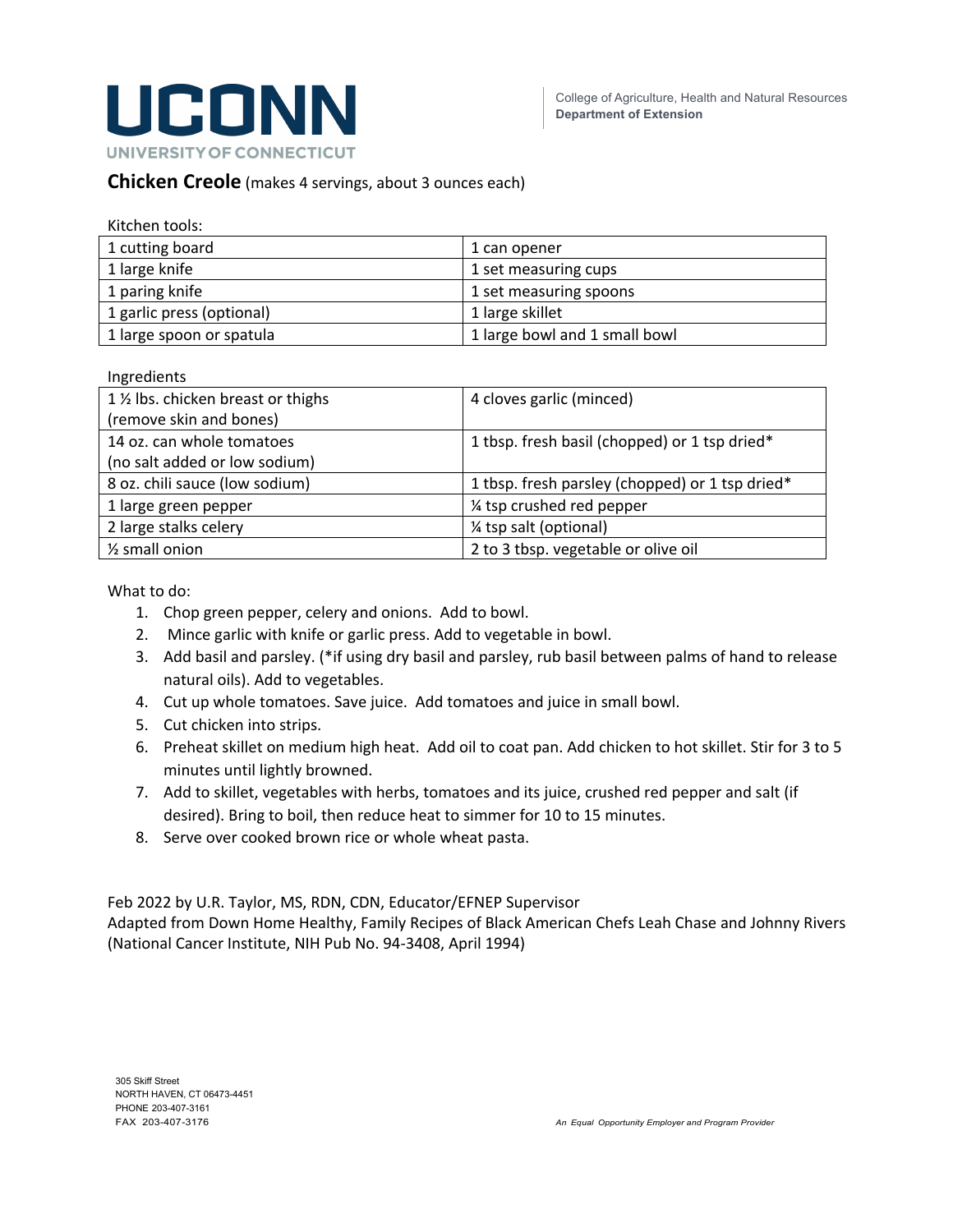

#### **Pollo Criollo** (para 4 porciones, de aproximadamente 3 onzas cada una)

Herramientas de cocina:

| 1 tabla de cortar           | 1 abrelatas                   |
|-----------------------------|-------------------------------|
| 1 cuchillo grande           | 1 juego de tazas medidoras    |
| 1 cuchillo para verdura     | 1 juego de cucharas medidoras |
| 1 prensa de ajo (opcional)  | 1 sartén grande               |
| 1 cuchara o espátula grande | 1 bol grande y 1 bol pequeño  |

Ingredientes:

| 1 % libras de pechuga de pollo o muslos  | 4 dientes de ajo (picados)                    |
|------------------------------------------|-----------------------------------------------|
| (quitar la piel y los huesos)            |                                               |
| lata de 14 onzas de tomates enteros      | 1 cucharada de albahaca fresca (picada) o     |
| (sin sal añadida o baja en sodio)        | 1 cucharadita seca*                           |
| 8 onzas de salsa picante (baja en sodio) | 1 cucharada de perejil fresco (picado) o 1    |
|                                          | cucharadita seca*                             |
| 1 pimiento verde grande                  | ¼ de cucharadita de pimiento rojo triturado   |
| 2 tallos grandes de apio                 | ¼ de cucharadita de sal (opcional)            |
| 1/ <sub>2</sub> cebolla pequeña          | 2 a 3 cucharadas de aceite vegetal o de oliva |

Qué hacer:

- 1. Picar pimiento verde, apio y cebolla. Agregar al tazón.
- 2. Picar el ajo con un cuchillo o prensa ajos. Añadir a la verdura en un tazón.
- 3. Agregue la albahaca y el perejil. (\*si usa albahaca seca y perejil, frote la albahaca entre las palmas de las manos para liberar los aceites naturales). Añadir a las verduras.
- 4. Corte los tomates enteros. Ahorra jugo. Agregue los tomates y el jugo en un tazón pequeño.
- 5. Cortar el pollo en tiras.
- 6. Precaliente la sartén a fuego medio alto. Agregue aceite a la sartén. Agregue el pollo a la sartén caliente. Revuelva durante 3 a 5 minutos hasta que se dore ligeramente.
- 7. Agregue a la sartén, las verduras con hierbas, los tomates y su jugo, el pimiento rojo triturado y la sal (si lo desea). Llevar a ebullición, luego reducir el fuego a fuego lento durante 10 a 15 minutos.
- 8. Sirva sobre arroz integral cocido o pasta integral.

Febrero de 2022 por U.R. Taylor, MS, RDN, CDN, Educadora/Supervisora de EFNEP Adaptado de Down Home Healthy, Family Recipes of Black American Chefs Leah Chase and Johnny Rivers (Instituto Nacional del Cáncer, NIH Pub No. 94-3408, abril de 1994)

305 Skiff Street NORTH HAVEN, CT 06473-4451 PHONE 203-407-3161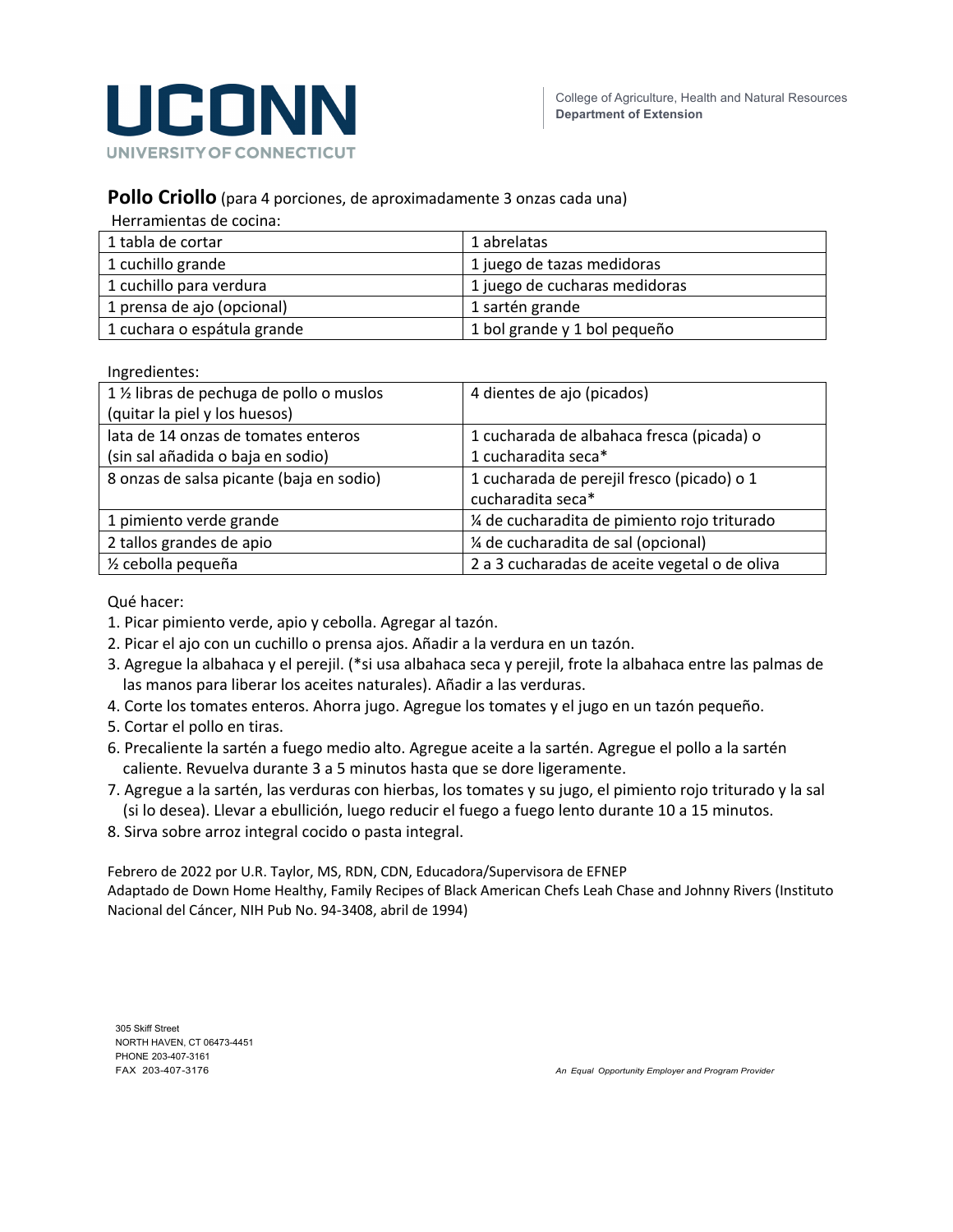

## **New Orleans Red Beans**(makes about 8 servings, ½ cup each)

| Kitchen tools:              |                 |
|-----------------------------|-----------------|
| 1 quart stock pot and cover | 1 cutting board |
| 1 set measuring spoons      | 1 large knife   |
| 1 measuring cup             | 1 potato masher |
| 1 large spoon               |                 |

Ingredients:

| 1 pound dry red beans*                     | 1/2 large green pepper (seeds removed, chopped)  |
|--------------------------------------------|--------------------------------------------------|
| 8 cups of water                            | 9 large garlic cloves (chopped)                  |
| 1 medium onion (chopped)                   | 1 small bunch of fresh parsley (washed, chopped) |
| 2 large stalks celery (washed and chopped) | 2 tsp dried thyme (crushed)                      |
| 4 bay leaves                               | 1 tsp salt                                       |
|                                            | 1 tsp black pepper                               |

*\*Dry bean pre- prep: pick through beans to remove any discolored beans or foreign materials): Soak method: soak beans overnight, discard water before use; Two minute boil method: put beans in large pot, cover with water about 2 inches above beans. Boil on high heat for two minutes, then set beans and water aside to cool for 1 hour, covered; then discard water before use.*

What to Do:

- 1. Rinse pre-prepared beans\*. Put beans in the stock pot. Cover beans with 8 cups of water.
- 2. Add onions, celery and bay leaves. Cover with top. Bring to boil, then reduce heat. Stir frequently. Simmer on low for about 1 hour or until beans are tender.
- 3. Mash Beans with potato masher or using a large spoon.
- 4. Add green pepper, garlic, parsley, thyme, salt and black pepper.
- 5. Leave off cover. Simmer on low heat. Stir frequently. Cook about 30 minutes or until creamy.
- 6. Remove all 4 bay leaves.
- 7. Serve as side dish or over cooked brown rice.

Feb 2022 by U.R. Taylor, MS, RDN, CDN, Educator/EFNEP Supervisor

Adapted from Down Home Healthy, Family Recipes of Black American Chefs Leah Chase and Johnny Rivers (National Cancer Institute, NIH Pub No. 94-3408, April 1994)

305 Skiff Street NORTH HAVEN, CT 06473-4451 PHONE 203-407-3161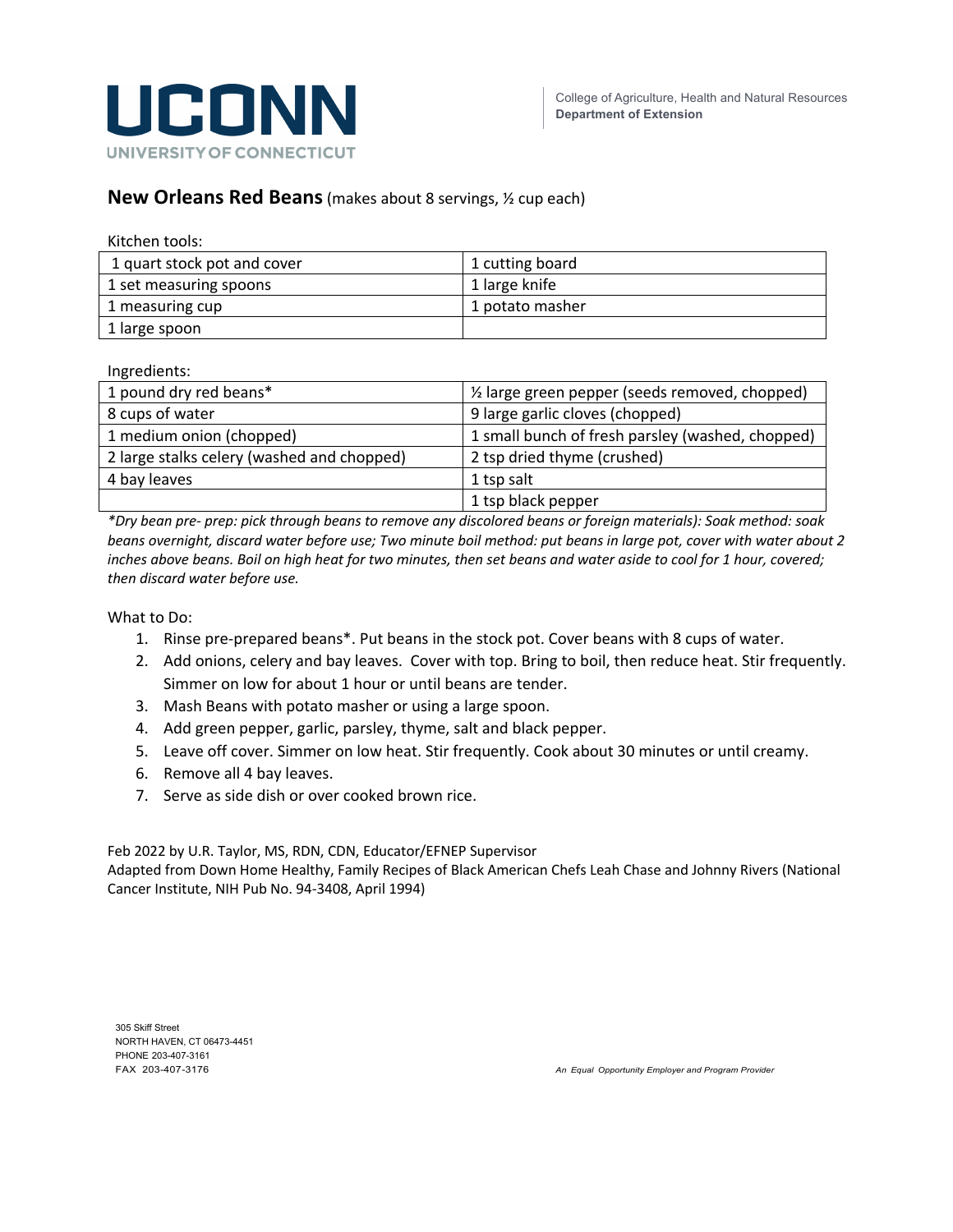

# **Frijoles rojos de Nueva Orleans**(rinde alrededor de 8 porciones, ½ taza cada una)

| 1 cuarto de olla y tapa       | 1 tabla de cortar     |
|-------------------------------|-----------------------|
| 1 juego de cucharas medidoras | 1 cuchillo grande     |
| 1 taza medidora               | 1 machacador de papas |
| 1 cuchara grande              |                       |

Ingredientes:

| 1 libra de frijoles rojos secos*             | 1/2 pimiento verde grande (sin semillas, picado)    |
|----------------------------------------------|-----------------------------------------------------|
| 8 tazas de agua                              | 9 dientes de ajo grandes (picados)                  |
| 1 cebolla mediana (picada)                   | 1 manojo pequeño de perejil fresco (lavado, picado) |
| 2 tallos grandes de apio (lavados y picados) | 2 cucharaditas de tomillo seco (triturado)          |
| 4 hojas de laurel                            | 1 cucharadita de sal                                |
|                                              | 1 cucharadita de pimienta negra                     |

*\*Preparación previa de frijoles secos: escoja los frijoles para eliminar cualquier grano descolorido o materiales extraños): Método de remojo: remoje los frijoles durante la noche, deseche el agua antes de usarlos; Método de ebullición de dos minutos: coloque los frijoles en una olla grande, cubra con agua aproximadamente 2 pulgadas por encima de los frijoles. Hervir a fuego alto durante dos minutos, luego dejar los frijoles y el agua a un lado para que se enfríen durante 1 hora, tapados; luego deseche el agua antes de usar.*

Qué hacer:

- 1. Enjuague los frijoles previamente preparados\*. Ponga los frijoles en la olla común. Cubra los frijoles con 8 tazas de agua.
- 2. Agregue las cebollas, el apio y las hojas de laurel. Cubrir con la parte superior. Llevar a ebullición, luego reducir el fuego. Revuelva con frecuencia. Cocine a fuego lento durante aproximadamente 1 hora o hasta que los frijoles estén tiernos.
- 3. Aplaste los frijoles con un machacador de papas o con una cuchara grande.
- 4. Agregue pimiento verde, ajo, perejil, tomillo, sal y pimienta negra.
- 5. Deje la cubierta. Cocine a fuego lento. Revuelva con frecuencia. Cocine unos 30 minutos o hasta que esté cremoso.
- 6. Retire las 4 hojas de laurel.
- 7. Sirva como guarnición o sobre arroz integral cocido.

Febrero de 2022 por U.R. Taylor, MS, RDN, CDN, Educadora/Supervisora de EFNEP Adaptado de Down Home Healthy, Family Recipes of Black American Chefs Leah Chase and Johnny Rivers (Instituto Nacional del Cáncer, NIH Pub No. 94-3408, abril de 1994)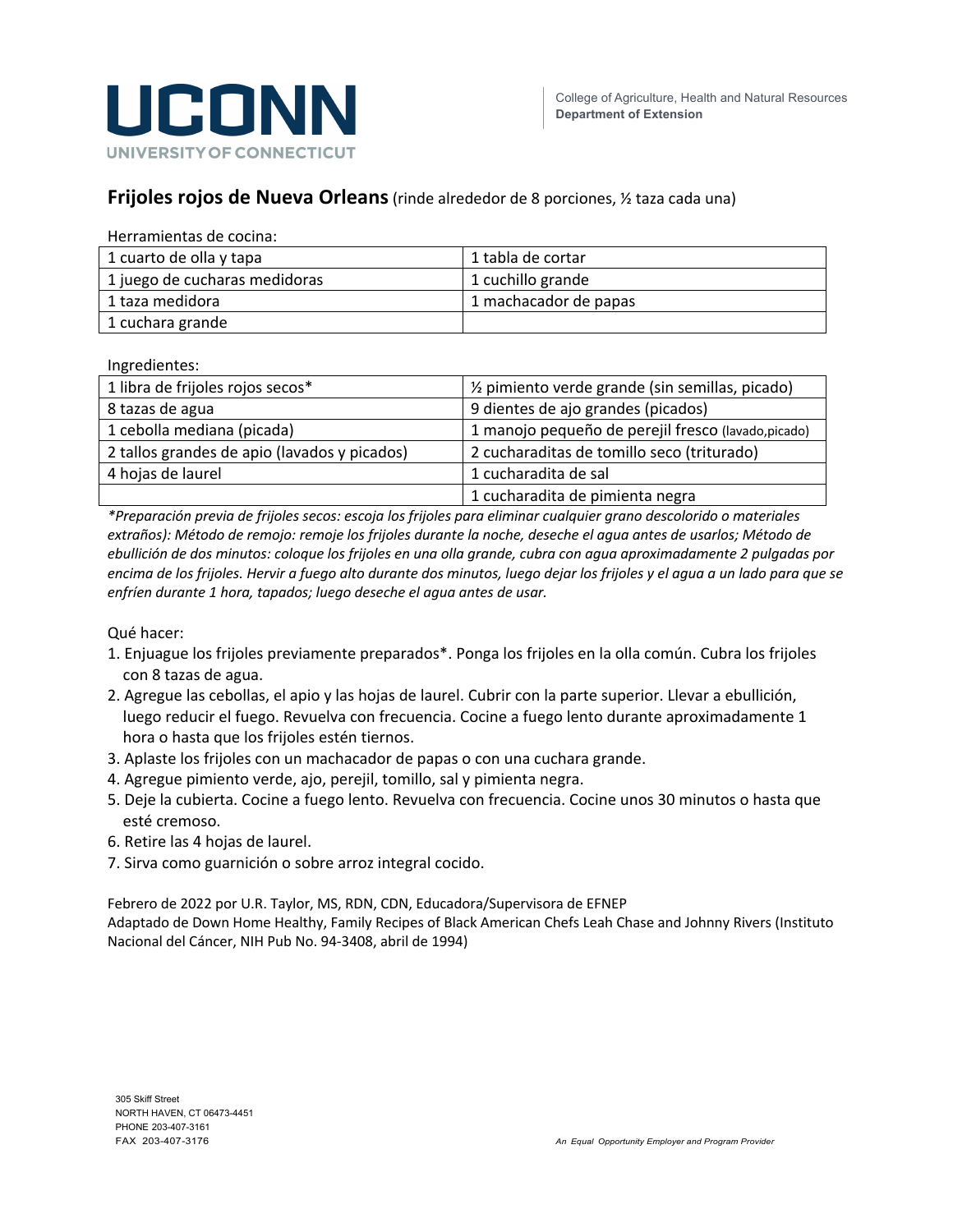

# **Simmered Mixed Greens**(makes about 8 servings, ½ c each)

| Kitchen tools:              |                        |
|-----------------------------|------------------------|
| 1 colander and 1 large bowl | 1 knife                |
| 1 large skillet and cover   | 1 set measuring spoons |

Ingredients:

| 1 tsp. salt (optional)                |
|---------------------------------------|
|                                       |
| black pepper to taste (optional)      |
| red pepper flakes to taste (optional) |
|                                       |

What to do:

- 1. Rinse greens under cool running water. Set each leaf in colander with bowl to catch excess water.
- 2. Gently remove large stems by hand. Then gently tear leaves into two to three sections.
- 3. Add oil to pan over medium high heat. Add onions. Stir gently until translucent.
- 4. Add greens to pot. Add salt, black pepper and red pepper flakes as desired.
- 5. Gently fold over greens. Cover and simmer on low heat, checking/stirring frequently to prevent burning. Add ¼ cup water if desired during cooking process. Cook 15 to 20 minutes until tender.
- 6. If desired, cut greens into small pieces before serving.

Feb 2022 by U.R. Taylor, MS, RDN, CDN, Educator/EFNEP Supervisor

305 Skiff Street NORTH HAVEN, CT 06473-4451 PHONE 203-407-3161